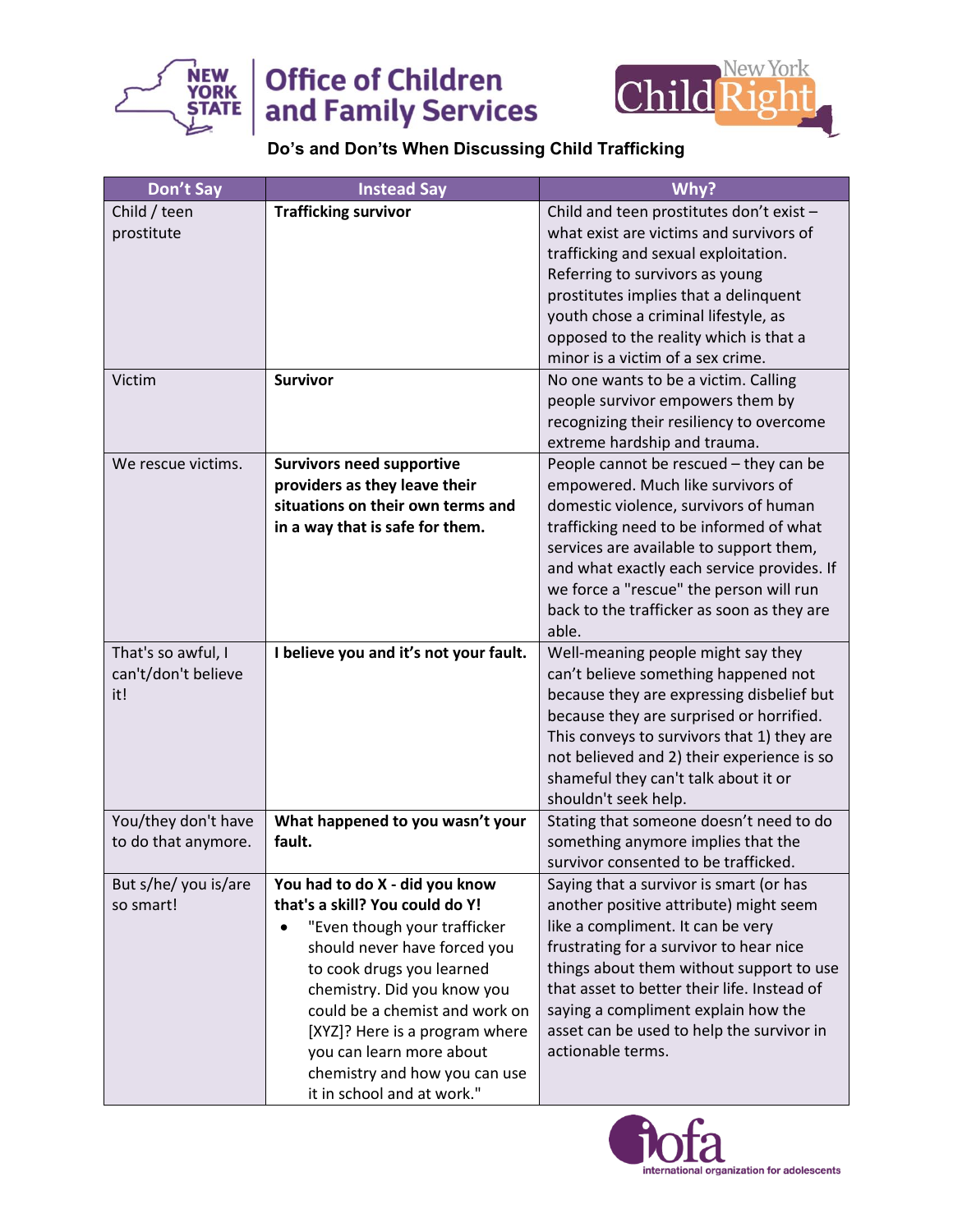



## **Do's and Don'ts When Working With Trafficking Survivors<sup>1</sup>**

| Do's                                                                                               | Don'ts                                                                             | Why?                                                                                                                                                                                                                                                                                                                                                              |
|----------------------------------------------------------------------------------------------------|------------------------------------------------------------------------------------|-------------------------------------------------------------------------------------------------------------------------------------------------------------------------------------------------------------------------------------------------------------------------------------------------------------------------------------------------------------------|
| We will do everything we can to<br>keep you safe.                                                  | You are safe now                                                                   | Your definition of safe may vary from<br>his/hers. You cannot guarantee that<br>he/she will be safe and a broken promise<br>can negatively affect your relationship.                                                                                                                                                                                              |
| We are not working with the<br>people who hurt you. We are<br>here because we want to help<br>you. | No one here will hurt<br>you.                                                      | Although your intention is not to hurt the<br>victim, he/she may perceive an<br>interaction or something you say as<br>hurtful. You don't want to promise this as<br>you do not know if/when he or she will<br>perceive hurt.                                                                                                                                     |
| We are here because we want to<br>help you. We will do our best to<br>meet your needs.             | We can fix your<br>problems.                                                       | You may not be able to do meet the<br>needs of the survivor, so don't make<br>promises you can't keep. You may report<br>the crime and nothing may come of it.<br>You may not have the capacity to provide<br>services for all of the needs he/she<br>identifies. It is important to be<br>transparent about your role, what you<br>can do and what you can't do. |
| The people who hurt you<br>violated your rights; you did not<br>deserve what happened to you.      | You are a victim, not a<br>criminal.                                               | It is not helpful to label the individual.<br>He/she may not identify as a victim and<br>someone in the past may have<br>considered him/her a criminal so this can<br>be confusing. It is important to explain<br>what happened to him/her in a rights-<br>based manner.                                                                                          |
| Trust my actions, not my words.                                                                    | You can trust me.                                                                  | Victims of trafficking have been lied to<br>many times. It might be hard for them to<br>know who can be trusted. To<br>demonstrate that you can be trusted be<br>consistent, keep their information<br>confidential, and be clear and honest<br>about expectations and your capacity.                                                                             |
| Is there anyone you know who<br>might need help?                                                   | We want to make sure<br>what happened to you<br>does not happen to<br>anyone else. | Rather than cause a victim to feel<br>responsible for the potential victimization<br>of others, ask him or her if he knows<br>other youth who may need services.<br>Survivors should not be manipulated to<br>provide information when he or she is<br>unwilling to do so.                                                                                        |

1 Cook County Task Force Train-the-Trainer manual.